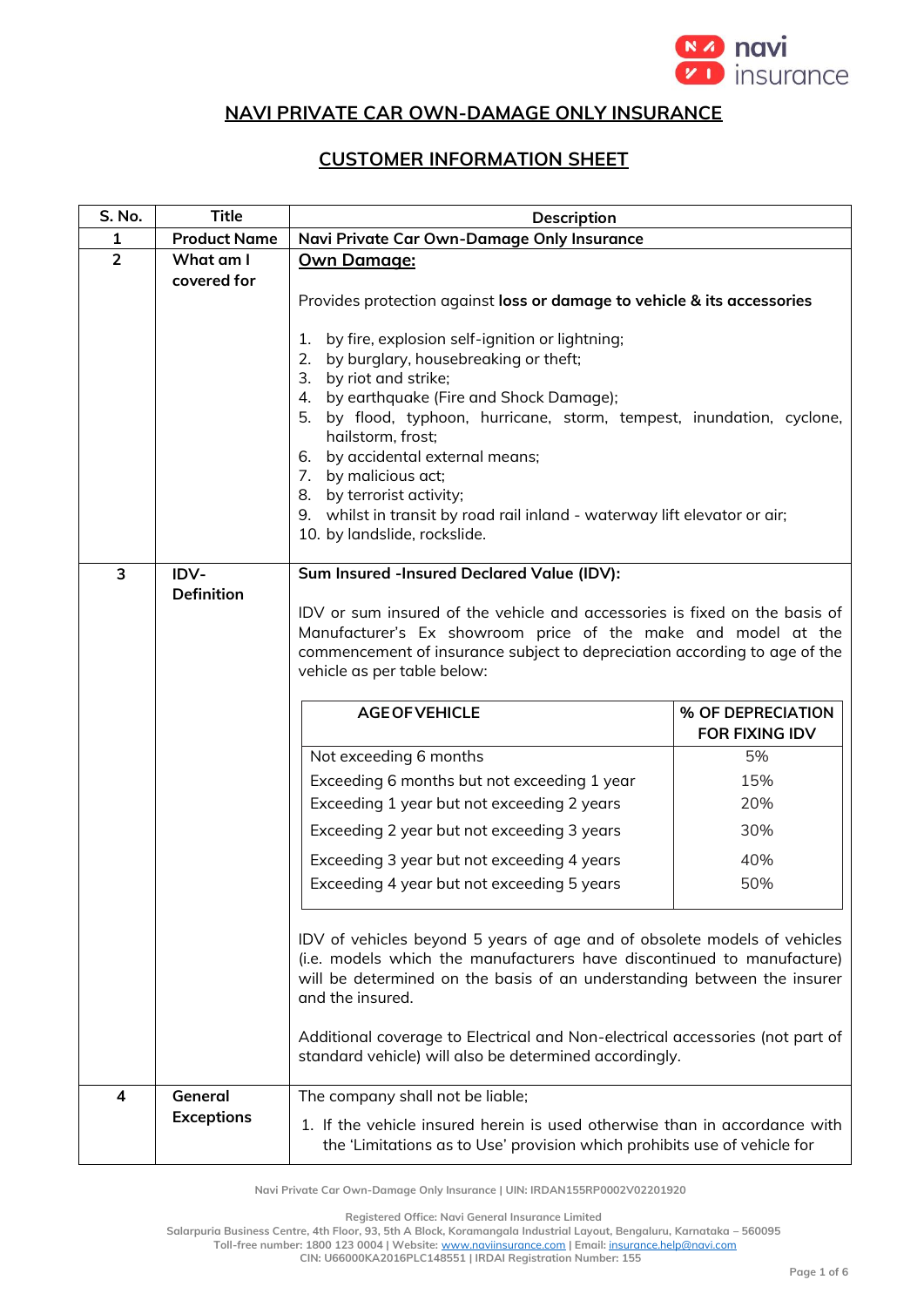

|   |                              | Hire & Reward<br>α.                                                                                                                                                                                                                                                                                                                                                                                                                                                                                                                                                                                                                                                                                                                                                                      |  |
|---|------------------------------|------------------------------------------------------------------------------------------------------------------------------------------------------------------------------------------------------------------------------------------------------------------------------------------------------------------------------------------------------------------------------------------------------------------------------------------------------------------------------------------------------------------------------------------------------------------------------------------------------------------------------------------------------------------------------------------------------------------------------------------------------------------------------------------|--|
|   |                              | Carriage of goods other than samples or personal luggage<br>b.                                                                                                                                                                                                                                                                                                                                                                                                                                                                                                                                                                                                                                                                                                                           |  |
|   |                              | Organized racing<br>c.                                                                                                                                                                                                                                                                                                                                                                                                                                                                                                                                                                                                                                                                                                                                                                   |  |
|   |                              | Pace making<br>d.                                                                                                                                                                                                                                                                                                                                                                                                                                                                                                                                                                                                                                                                                                                                                                        |  |
|   |                              | Speed testing<br>е.                                                                                                                                                                                                                                                                                                                                                                                                                                                                                                                                                                                                                                                                                                                                                                      |  |
|   |                              | Reliability trials<br>f.                                                                                                                                                                                                                                                                                                                                                                                                                                                                                                                                                                                                                                                                                                                                                                 |  |
|   |                              | Use in connection with motor trade<br>q.                                                                                                                                                                                                                                                                                                                                                                                                                                                                                                                                                                                                                                                                                                                                                 |  |
|   |                              | 2. If vehicle is driven by any person other than a Driver as stated in the<br>Driver's Clause.                                                                                                                                                                                                                                                                                                                                                                                                                                                                                                                                                                                                                                                                                           |  |
|   |                              | 3. In respect of any claim arising out of any contractual liability.                                                                                                                                                                                                                                                                                                                                                                                                                                                                                                                                                                                                                                                                                                                     |  |
|   |                              | 4. Any accidental loss or damage and/or liability caused sustained or<br>incurred outside the geographical area;                                                                                                                                                                                                                                                                                                                                                                                                                                                                                                                                                                                                                                                                         |  |
|   |                              | 5. Consequential loss, wear & tear, depreciation, mechanical or electrical<br>breakdown.                                                                                                                                                                                                                                                                                                                                                                                                                                                                                                                                                                                                                                                                                                 |  |
|   |                              | 6. If person driving your vehicle is under the influence of intoxicating liquor<br>or drugs.                                                                                                                                                                                                                                                                                                                                                                                                                                                                                                                                                                                                                                                                                             |  |
|   |                              | 7. Any accidental loss or damage to any property whatsoever or any loss<br>or expense whatsoever resulting or arising there from or any<br>consequential loss.                                                                                                                                                                                                                                                                                                                                                                                                                                                                                                                                                                                                                           |  |
|   |                              | 8. War, Invasion, the Act of foreign enemies, hostilities or warlike<br>operations (whether before or after declaration of war), Civil War,<br>Mutiny, Rebellion Military or usurped power, nuclear weapons material,<br>liability arising from ionising radiations or contamination by radioactivity<br>from any nuclear fuel.                                                                                                                                                                                                                                                                                                                                                                                                                                                          |  |
|   |                              | (Note: the above is an abridged wording of the policy exclusions. Please<br>refer to the policy document for the full listing)                                                                                                                                                                                                                                                                                                                                                                                                                                                                                                                                                                                                                                                           |  |
| 5 | Renewal<br><b>Conditions</b> | Policy will be renewed when due with mutual consent subject to applicable<br>premium. We may not renew the policy if the Insured Person has acted in<br>an improper, dishonest or fraudulent manner or there has been any<br>misrepresentation under this Policy or the renewal of the Policy poses a<br>moral hazard.                                                                                                                                                                                                                                                                                                                                                                                                                                                                   |  |
| 6 | Cancellation                 | Cancellation by Insured - Policy/certificate can be cancelled at any time by<br>giving 15 days' prior written notice to Insurer. Refund of premium shall be<br>computed in accordance with company's short period rate for the period<br>the Policy has been in force provided no claim has occurred up to the date<br>of cancellation. Proof of insurance of vehicle elsewhere and original<br>certificate of insurance must be provided to us.                                                                                                                                                                                                                                                                                                                                         |  |
|   |                              | Cancellation by Insurer - The Company may cancel the policy by sending<br>fifteen days' notice by recorded delivery to the insured at insured's last<br>known address on the grounds of misrepresentation, fraud, non-disclosure<br>of material facts or non-cooperation. In the event of cancellation of this<br>Policy on grounds of misrepresentation, fraud, non-disclosure of material<br>facts, the policy shall stand cancelled ab-initio and there will be no refund of<br>premium. In the event the policy is cancelled on the grounds of non-<br>cooperation of the insured then the premium shall be computed in<br>accordance with company's short period rate for the period the Policy has<br>been in force provided no claim has occurred up to the date of cancellation. |  |

**Registered Office: Navi General Insurance Limited**

**Salarpuria Business Centre, 4th Floor, 93, 5th A Block, Koramangala Industrial Layout, Bengaluru, Karnataka – 560095**

**Toll-free number: 1800 123 0004 | Website:** [www.naviinsurance.com](http://www.naviinsurance.com/) **| Email:** [insurance.help@navi.com](mailto:insurance.help@navi.com)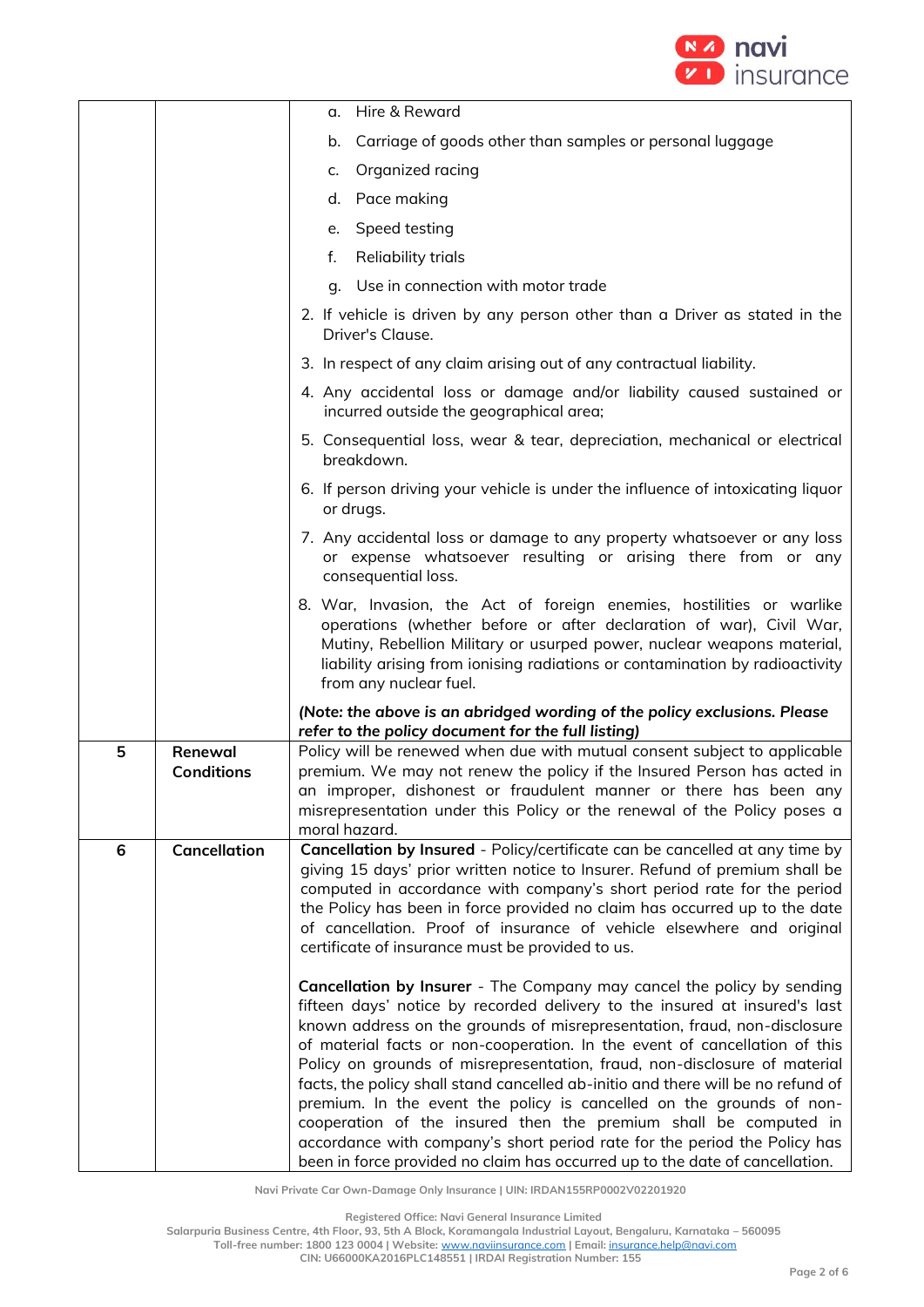

|                |               | Under any of the above cancellations, in the event a claim has occurred in<br>which case there shall be no refund of premium.                                                                                                                                                                                                                                                                                                            |
|----------------|---------------|------------------------------------------------------------------------------------------------------------------------------------------------------------------------------------------------------------------------------------------------------------------------------------------------------------------------------------------------------------------------------------------------------------------------------------------|
|                |               | Return of the premium by the Company will be subject to retention of the<br>minimum premium of Rs. 100/- (or Rs. 25/- in respect of vehicles specifically<br>designed/modified for use by blind/handicapped/ mentally challenged<br>persons).                                                                                                                                                                                            |
|                |               | Where the ownership of the vehicle is transferred, the Policy cannot be                                                                                                                                                                                                                                                                                                                                                                  |
|                |               | cancelled unless evidence that the vehicle is insured elsewhere is produced.                                                                                                                                                                                                                                                                                                                                                             |
| $\overline{7}$ | <b>Claims</b> | <b>Claim Notification &amp; Registration:</b>                                                                                                                                                                                                                                                                                                                                                                                            |
|                |               | Notify or submit a claim by following way;<br>By calling Toll Free 18001230004 OR<br>$\bullet$<br>By sending an E Mail to insurance.help@navi.comOR<br>$\bullet$<br>For Senior Citizens, we have a special cell and our Senior Citizen<br>$\bullet$<br>Customers can email us at seniorcare@navi.com for priority<br>resolution<br>Through Customer Portal on website www.naviinsurance.com OR<br>Directly walk into branch<br>$\bullet$ |
|                |               | While notifying the claim, following information should be provided:<br>Name of insured<br>$\bullet$<br>Insured contact numbers<br>$\bullet$<br>Policy number<br>$\bullet$<br>Date and time of loss<br>Location of loss<br>$\bullet$<br>Nature and approximate extent of loss<br>$\bullet$<br>Place and contact details of the person at the loss location<br>$\bullet$                                                                  |
|                |               | <b>After Notification &amp; Registration:</b>                                                                                                                                                                                                                                                                                                                                                                                            |
|                |               | <b>Own Damage Claims:</b>                                                                                                                                                                                                                                                                                                                                                                                                                |
|                |               | You are advised to shift your vehicle to any of our network garage to avail<br>"cashless" facility. Alternatively, you may shift your vehicle to any garage of<br>your choice to avail claim as "Reimbursement".                                                                                                                                                                                                                         |
|                |               | Survey will be conducted before you carry out the repair by the surveyor at<br>the garage. Please refer policy for details regarding survey process.                                                                                                                                                                                                                                                                                     |
|                |               | The Company has option to repair, reinstate or replace the vehicle or part<br>thereof and/or its accessories or may pay in cash the amount of the loss or<br>damage and the liability of the Company shall not exceed:                                                                                                                                                                                                                   |
|                |               | (a) for total loss / constructive total loss of the vehicle - the Insured's<br>Declared Value (IDV) of the vehicle (including accessories thereon) as<br>specified in the Schedule less the value of the wreck.                                                                                                                                                                                                                          |
|                |               | (b) for partial losses, i.e. losses other than Total Loss/Constructive Total<br>Loss of the vehicle - actual and reasonable costs of repair and/or<br>replacement of parts lost/damaged subject to depreciation as per limits<br>specified.<br>Following are the documents that will be needed for survey and processing                                                                                                                 |

**Registered Office: Navi General Insurance Limited**

**Salarpuria Business Centre, 4th Floor, 93, 5th A Block, Koramangala Industrial Layout, Bengaluru, Karnataka – 560095**

**Toll-free number: 1800 123 0004 | Website:** [www.naviinsurance.com](http://www.naviinsurance.com/) **| Email:** [insurance.help@navi.com](mailto:insurance.help@navi.com)

**CIN: U66000KA2016PLC148551 | IRDAI Registration Number: 155**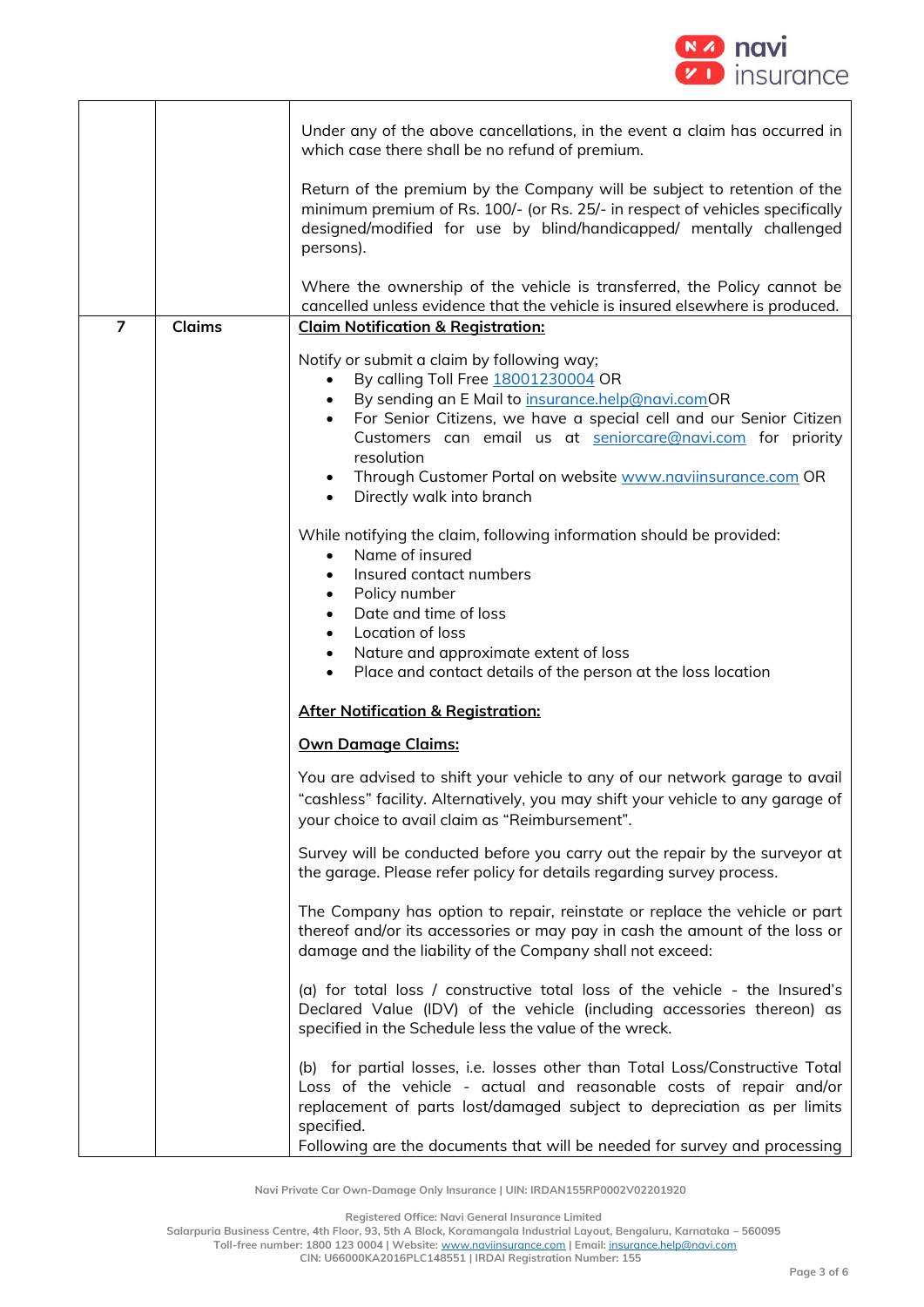

|   |               | of the Own Damage claim:                                                                                                                                                                                                                                                                                                                                                                                                                                                                                                                                                                                                                                                                                                                                                                                           |
|---|---------------|--------------------------------------------------------------------------------------------------------------------------------------------------------------------------------------------------------------------------------------------------------------------------------------------------------------------------------------------------------------------------------------------------------------------------------------------------------------------------------------------------------------------------------------------------------------------------------------------------------------------------------------------------------------------------------------------------------------------------------------------------------------------------------------------------------------------|
|   |               | Claim Form completely filled and duly signed by Insured (CO's seal<br>$\bullet$<br>need to be affixed in case the insured is a Firm/Company)<br>Copy of Registration Certificate (original for verification)<br>$\bullet$<br>Copy of Motor Driving License of the person driving the vehicle at the<br>$\bullet$<br>time of accident (original for verification)<br>Police Report / Panchnama (In case of Partial Theft / Third Party<br>$\bullet$<br>property damage / Death / Body Injury / Damage due to Riot, Strike<br>and Malicious act)<br>KYC documents (Address Proof as per policy & ID proof) if claim<br>$\bullet$<br>amount exceeds Rs. 1 lakh.<br>Cancelled Cheque (CTS complied) or Filled NEFT Mandate form for<br>$\bullet$<br>online transfer of claim payment. (For reimbursement claims only). |
|   |               | <b>Claim Settlement:</b>                                                                                                                                                                                                                                                                                                                                                                                                                                                                                                                                                                                                                                                                                                                                                                                           |
|   |               | After receipt of all relevant claim document, surveyor will assess the<br>1.<br>loss and issue work order.                                                                                                                                                                                                                                                                                                                                                                                                                                                                                                                                                                                                                                                                                                         |
|   |               | The surveyor may conduct re-inspection once repairs are completed.<br>2.                                                                                                                                                                                                                                                                                                                                                                                                                                                                                                                                                                                                                                                                                                                                           |
|   |               | NAVI GI will issue a Claim Amount Confirmation (CAC) on receipt of<br>3.<br>original/proforma repairing bill.                                                                                                                                                                                                                                                                                                                                                                                                                                                                                                                                                                                                                                                                                                      |
|   |               | You can take the delivery of your vehicle by paying your share in claim<br>4.<br>and/or amount towards any non-accidental work. While taking<br>delivery of your vehicle, submit Satisfaction letter signed by you (CO's<br>seal need to be affixed in case the insured is a Firm/Company) to<br>garage.                                                                                                                                                                                                                                                                                                                                                                                                                                                                                                           |
|   |               | We will release claim payment within 7 working days after receipt of all<br>claim document.                                                                                                                                                                                                                                                                                                                                                                                                                                                                                                                                                                                                                                                                                                                        |
|   |               | The list of documents furnished herein is illustrative but not exhaustive. We<br>may request you to provide more documents depending upon the nature of<br>loss and circumstances.                                                                                                                                                                                                                                                                                                                                                                                                                                                                                                                                                                                                                                 |
|   |               | Please also refer policy for detail documentation requirement.                                                                                                                                                                                                                                                                                                                                                                                                                                                                                                                                                                                                                                                                                                                                                     |
| 8 | <b>Policy</b> | a. Call Us: Toll Free 1800 123 0004                                                                                                                                                                                                                                                                                                                                                                                                                                                                                                                                                                                                                                                                                                                                                                                |
|   | Servicing     | b. Email: insurance.help@navi.com                                                                                                                                                                                                                                                                                                                                                                                                                                                                                                                                                                                                                                                                                                                                                                                  |
|   |               | Email for Senior Citizens- seniorcare@navi.com                                                                                                                                                                                                                                                                                                                                                                                                                                                                                                                                                                                                                                                                                                                                                                     |
|   |               | c. Visit our website: https://www.naviinsurance.com/service/                                                                                                                                                                                                                                                                                                                                                                                                                                                                                                                                                                                                                                                                                                                                                       |
|   |               | d. Walk in for assistance                                                                                                                                                                                                                                                                                                                                                                                                                                                                                                                                                                                                                                                                                                                                                                                          |
|   |               | e. Dispatch your letters to us at -                                                                                                                                                                                                                                                                                                                                                                                                                                                                                                                                                                                                                                                                                                                                                                                |
|   |               | Corporate Office: Navi General Insurance Limited                                                                                                                                                                                                                                                                                                                                                                                                                                                                                                                                                                                                                                                                                                                                                                   |
|   |               | Salarpuria Business Centre, 4th B Cross Road, 5th Block, Koramangala<br>Industrial Layout, Bengaluru, Karnataka - 560095                                                                                                                                                                                                                                                                                                                                                                                                                                                                                                                                                                                                                                                                                           |
|   |               | f. Escalation $-$                                                                                                                                                                                                                                                                                                                                                                                                                                                                                                                                                                                                                                                                                                                                                                                                  |
|   |               | First Escalation - Contact Customer Experience Team at -<br>$\bullet$<br>Manager.CustomerExperience@navi.com                                                                                                                                                                                                                                                                                                                                                                                                                                                                                                                                                                                                                                                                                                       |
|   |               | Second Escalation - Email to Head Customer Experience and                                                                                                                                                                                                                                                                                                                                                                                                                                                                                                                                                                                                                                                                                                                                                          |

**Registered Office: Navi General Insurance Limited**

**Salarpuria Business Centre, 4th Floor, 93, 5th A Block, Koramangala Industrial Layout, Bengaluru, Karnataka – 560095 Toll-free number: 1800 123 0004 | Website:** [www.naviinsurance.com](http://www.naviinsurance.com/) **| Email:** [insurance.help@navi.com](mailto:insurance.help@navi.com)

**CIN: U66000KA2016PLC148551 | IRDAI Registration Number: 155**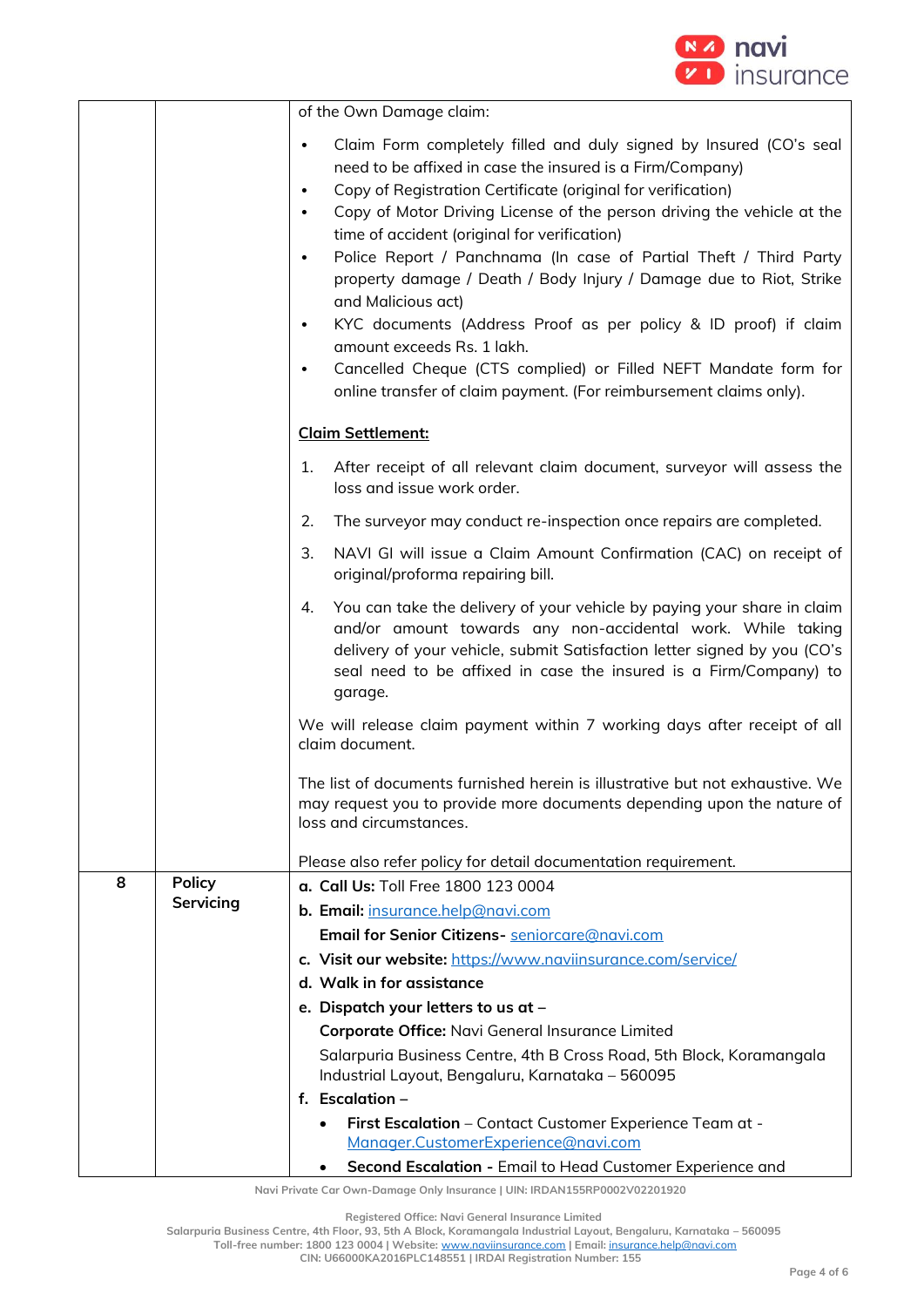

|   |                                   | Grievance Redressal Officer at -                                                                                                                                                                                                                                                                                                                                                                                                                            |
|---|-----------------------------------|-------------------------------------------------------------------------------------------------------------------------------------------------------------------------------------------------------------------------------------------------------------------------------------------------------------------------------------------------------------------------------------------------------------------------------------------------------------|
|   |                                   | Head.CustomerExperience@navi.com                                                                                                                                                                                                                                                                                                                                                                                                                            |
|   |                                   |                                                                                                                                                                                                                                                                                                                                                                                                                                                             |
|   | Grievances /<br><b>Complaints</b> | If You have a grievance about any matter relating to the Policy, or Our<br>decision on any matter, or the claim, You can address Your grievance as<br>follows:                                                                                                                                                                                                                                                                                              |
|   |                                   | 1. Our Grievance Redressal Officer                                                                                                                                                                                                                                                                                                                                                                                                                          |
|   |                                   | You can send Your grievance in writing by post or email to Our<br>Grievance Redressal Officer at the following address:                                                                                                                                                                                                                                                                                                                                     |
|   |                                   | Navi General Insurance Limited                                                                                                                                                                                                                                                                                                                                                                                                                              |
|   |                                   | (formerly known as DHFL General Insurance Limited)                                                                                                                                                                                                                                                                                                                                                                                                          |
|   |                                   | Corporate Office: Salarpuria Business Centre, 4th B Cross Road,<br>5th Block, Koramangala Industrial Layout, Bengaluru, Karnataka -<br>560095                                                                                                                                                                                                                                                                                                               |
|   |                                   | E-mail: gro@navi.com                                                                                                                                                                                                                                                                                                                                                                                                                                        |
|   |                                   | Toll free: 1800 123 0004                                                                                                                                                                                                                                                                                                                                                                                                                                    |
|   |                                   | 2. Consumer Affairs Department of IRDAI                                                                                                                                                                                                                                                                                                                                                                                                                     |
|   |                                   | a. In case it is not resolved within 15 days or if You are unhappy with<br>the resolution You can approach the Grievance Redressal Cell of<br>the Consumer Affairs Department of IRDAI by calling Toll Free<br>Number 155255 (or) 1800 4254 732 or sending an e-mail to<br>complaints@irdai.gov.in. You can also make use of IRDAI's online<br>portal - Integrated Grievance Management System (IGMS) by<br>registering Your complaint at igms.irda.gov.in. |
|   |                                   | b. You can send a letter to IRDAI with Your complaint on a Complaint<br>Registration Form available by clicking here. You must fill and<br>send the Complaint Registration Form along with any documents<br>by post or courier to General Manager, Insurance Regulatory and<br>Development Authority of India                                                                                                                                               |
|   |                                   | (IRDAI), Consumer Affairs Department - Grievance Redressal Cell,<br>Sy.No.115/1, Financial District, Nanakramguda, Gachibowli,<br>Hyderabad - 500032                                                                                                                                                                                                                                                                                                        |
|   |                                   | You can visit the portal http://www.policyholder.gov.in for more<br>c.<br>details.                                                                                                                                                                                                                                                                                                                                                                          |
|   |                                   | 3. Insurance Ombudsman                                                                                                                                                                                                                                                                                                                                                                                                                                      |
|   |                                   | You can approach the Insurance Ombudsman depending on the<br>nature of grievance and financial implication, if any. Information<br>about Insurance Ombudsmen, their jurisdiction and powers is<br>available on the website of the Insurance Regulatory and<br>Development Authority of India (IRDAI) at www.irdai.gov.in, or of<br>the General Insurance Council at                                                                                         |
|   |                                   | www.generalinsurancecouncil.org.in, the Consumer Education<br>Website of the IRDAI at http://www.policyholder.gov.in, or from<br>any of Our Offices.                                                                                                                                                                                                                                                                                                        |
|   |                                   | Ombudsman and Addresses: Refer the below link:                                                                                                                                                                                                                                                                                                                                                                                                              |
|   |                                   | http://ecoi.co.in/ombudsman.html                                                                                                                                                                                                                                                                                                                                                                                                                            |
| 9 | Insured's<br><b>Rights</b>        | Insured may renew the policy by paying the premium as and when<br>policy is due for renewal provided insurer has not declined renewal                                                                                                                                                                                                                                                                                                                       |
|   |                                   | on grounds of fraud, mis-representation, non-disclosure and non-                                                                                                                                                                                                                                                                                                                                                                                            |

**Registered Office: Navi General Insurance Limited**

**Salarpuria Business Centre, 4th Floor, 93, 5th A Block, Koramangala Industrial Layout, Bengaluru, Karnataka – 560095**

**Toll-free number: 1800 123 0004 | Website:** [www.naviinsurance.com](http://www.naviinsurance.com/) **| Email:** [insurance.help@navi.com](mailto:insurance.help@navi.com) **CIN: U66000KA2016PLC148551 | IRDAI Registration Number: 155**